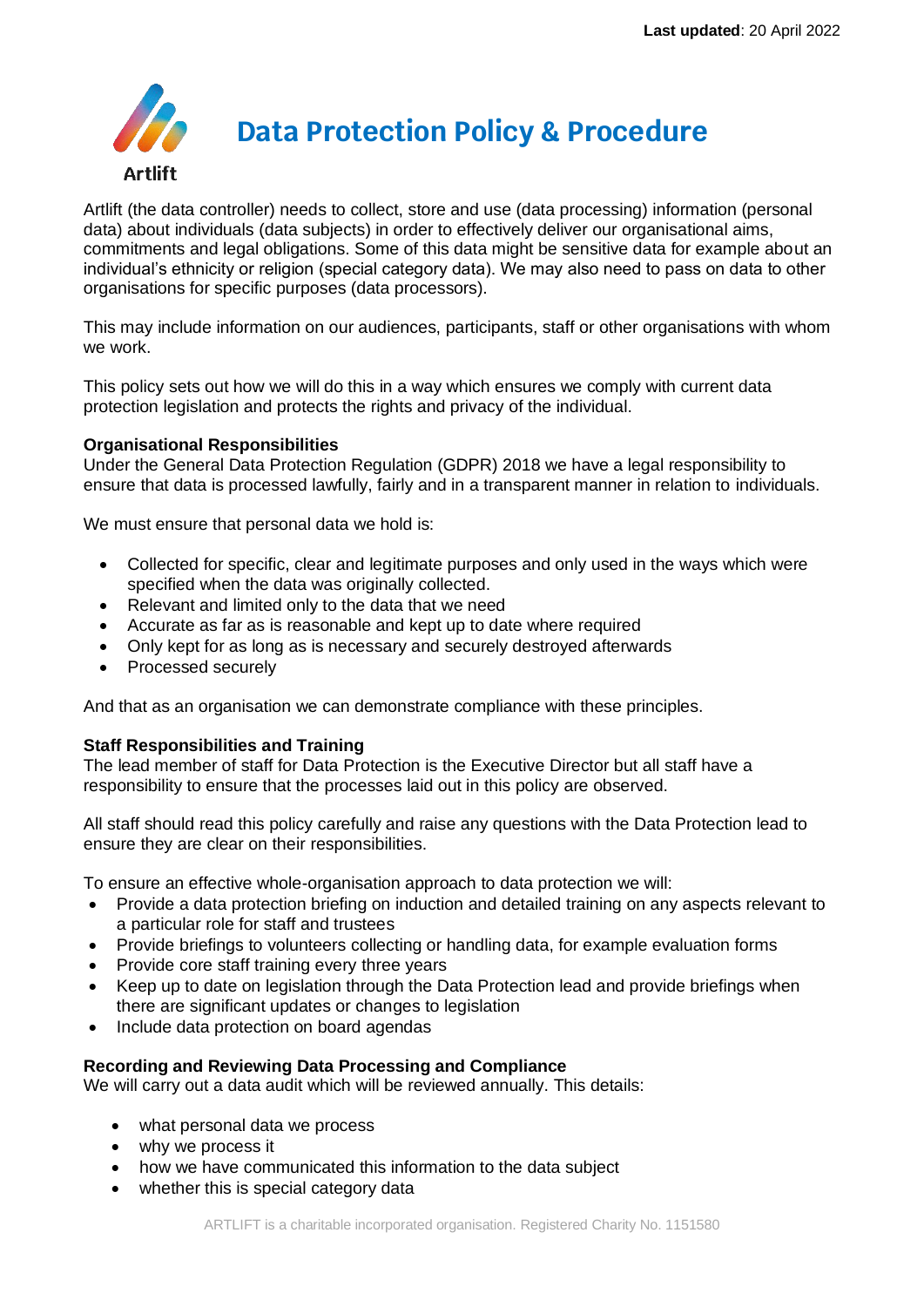- a confirmation that this is the minimum data required to complete the task
- how the data is kept securely
- how long the data is held for
- how the data is checked for accuracy and kept up to date
- any actions required

Regarding reasons for processing, GDPR sets out 6 reasons why data may be processed. These are:

- Consent (when a data subiect gives consent)
- Contract (in order to be able to deliver or enter in to a contract)
- Legal obligation (where the law requires it)
- Vital interests (to protect someone's life)
- Public task (to perform a task in the public interest or for official functions)
- Legitimate interests (necessary for your legitimate interests unless there is a good reason to protect the individual's personal data which overrides those legitimate interests)

Where consent is given the data audit will also record for that particular type of data:

- how consent is given and where this is recorded
- how people can as easily withdraw their consent, for example by unsubscribing

After each review, individual staff members will then be briefed as to their responsibilities and the actions needed relating to different data.

In addition to the above, where we are collecting sensitive data, we must also meet one or more additional criteria to have a reason to process the data. Those that are relevant to our work include:

- The individual whom the sensitive personal data is about has given explicit consent to the processing.
- The processing is necessary so that you can comply with employment law.
- The processing is necessary for monitoring equality of opportunity, and is carried out with appropriate safeguards for the rights of individuals.

We will also carry out an audit of third-party processors which details:

- the type of data shared
- the reason for sharing it
- how data is transferred securely
- how we know the processor complies with data protection law
- That the processor does not transfer data outside of the European Economic Area (EEA) and if so that their data protection is at least equal to that of companies inside the EEA (e.g. IOS Certificate or US Security Shield) and how data subjects are informed of this
- any actions needed

GDPR compliance will be demonstrated through contracts and data sharing agreements with all employees, contractors and third party processors, for example specifying how data will be kept securely included in the terms and conditions for mailing list software used or specific data protection clauses included in contracts with external companies.

If an employee, contractor or third party does not adhere to these contracts and data sharing agreements this could form gross misconduct and initiate disciplinary action by Artlift.

### **Permissions**

Artlift will assess access to data requirements of each staff member or contractor. It will determine the level of access to be granted and clearly detail this to the employee, contractor, partner or third party. This level of access will link directly to the business and/or contract delivery needs.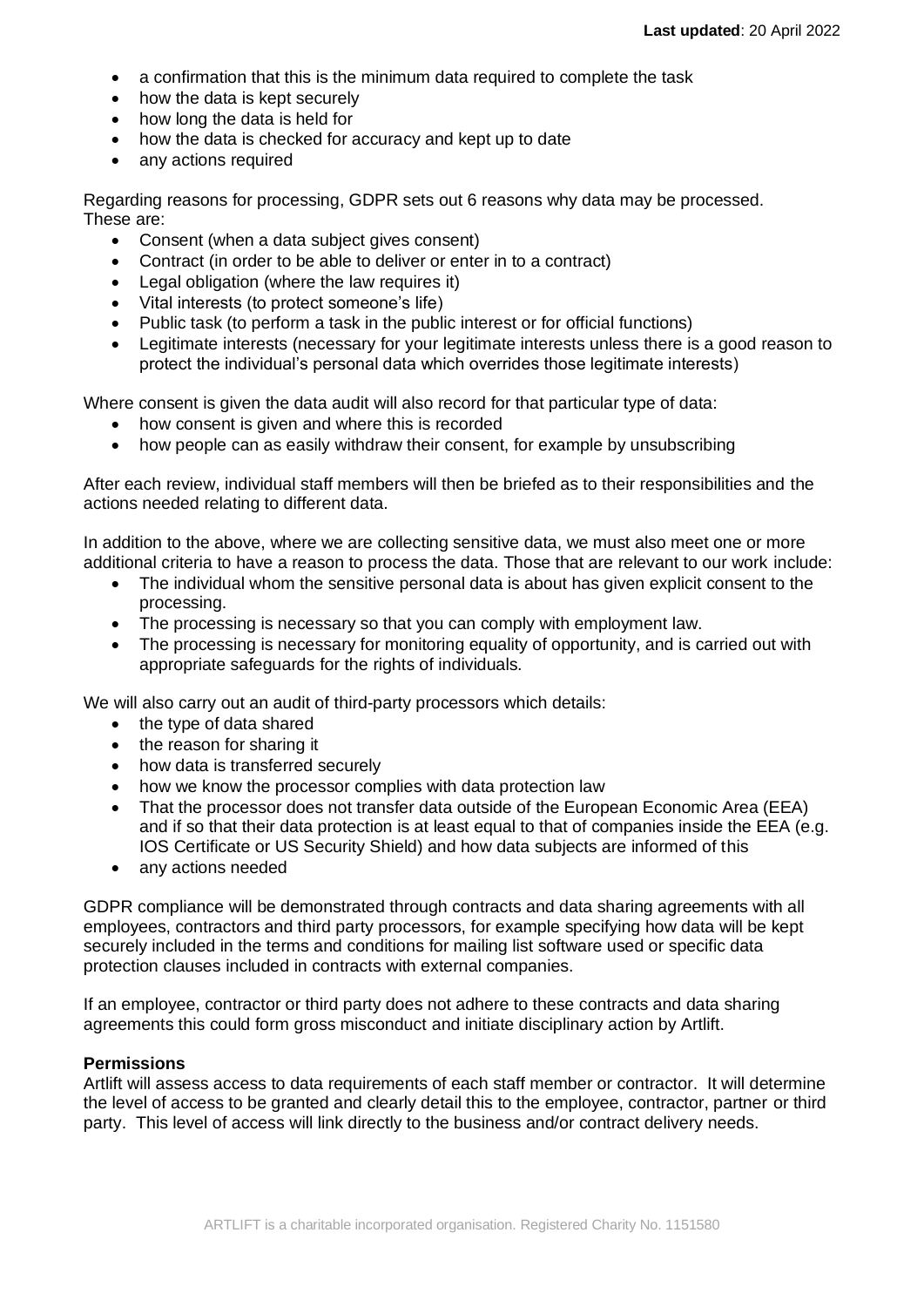Access will be authorised by password allowing Artlift to revoke access at any time and for any reason it feels necessary. Access will automatically be revoked on the final day of any personnel working with/for the organisation.

On exit from the organisation, all employees, contractors and third parties will have an exit interview at which all equipment and information must be returned to Artlift. A declaration of this being fact will be signed by the exiting personnel.

### **Actions and Compliance**

The data audit details actions specific to individual types of data processing. The following actions for compliance underpin this but should not be seen as exhaustive. Staff should take responsibility for ensuring a data audit is carried out, with the support of the Data Protection lead, when new forms of data are collected and new technologies are implemented.

### **Marketing**

- ensure privacy and cookie policies are up to date and compliant
- ensure mailing list sign up statements follow requirements for unambiguous, specific and, where possible, granular options e.g. choosing what they receive information on and by what methods- phone, email etc.
- ensuring an audit is carried out for any third party processors used e.g. mailing software
- ensuring the legal basis for direct marketing, either by legitimate interest or consent, is clearly established, recorded and appropriate actions taken
- ensuring consent can be clearly given by an affirmative action and as easily withdrawn

# **Participation**

- ensure participants' data is only processed with their consent
- ensure participants' data is only shared on a need to know basis e.g. medical information with artists
- ensure all artists, trainees and volunteers are briefed regarding their data protection responsibilities regardless of how short their contract is

# **Operations**

- ensure website privacy policy and cookie policy is clear and compliant and online providers have been audited
- ensure audits, staff training and briefings are carried out
- ensure IT policies are in place and compliant and staff are briefed
- ensure IT software and hardware is audited and offers sufficiently robust security
- ensure procedures are in place for responding to data breaches, subject access requests, data portability and requests for the right to be forgotten and to support staff in responding to such requests

### **All staff**

- ensure data is updated as soon as inaccuracies are discovered e.g. if you receive an email bounceback
- ensure unnecessary duplicates of data are not created e.g. multiple versions of a mailing list
- use strong passwords and password protect files and lock screens for computers that contain personal data.

# **Storing Data Securely**

The data audit will include an audit of how each type of data is secured.

General practice should include:

- use of locked filing cabinets or similar where data is stored on paper, encrypted memory sticks or other physical items
- shredding of paper data that is no longer required
- Computer log in passwords that are strong, not shared and changed regularly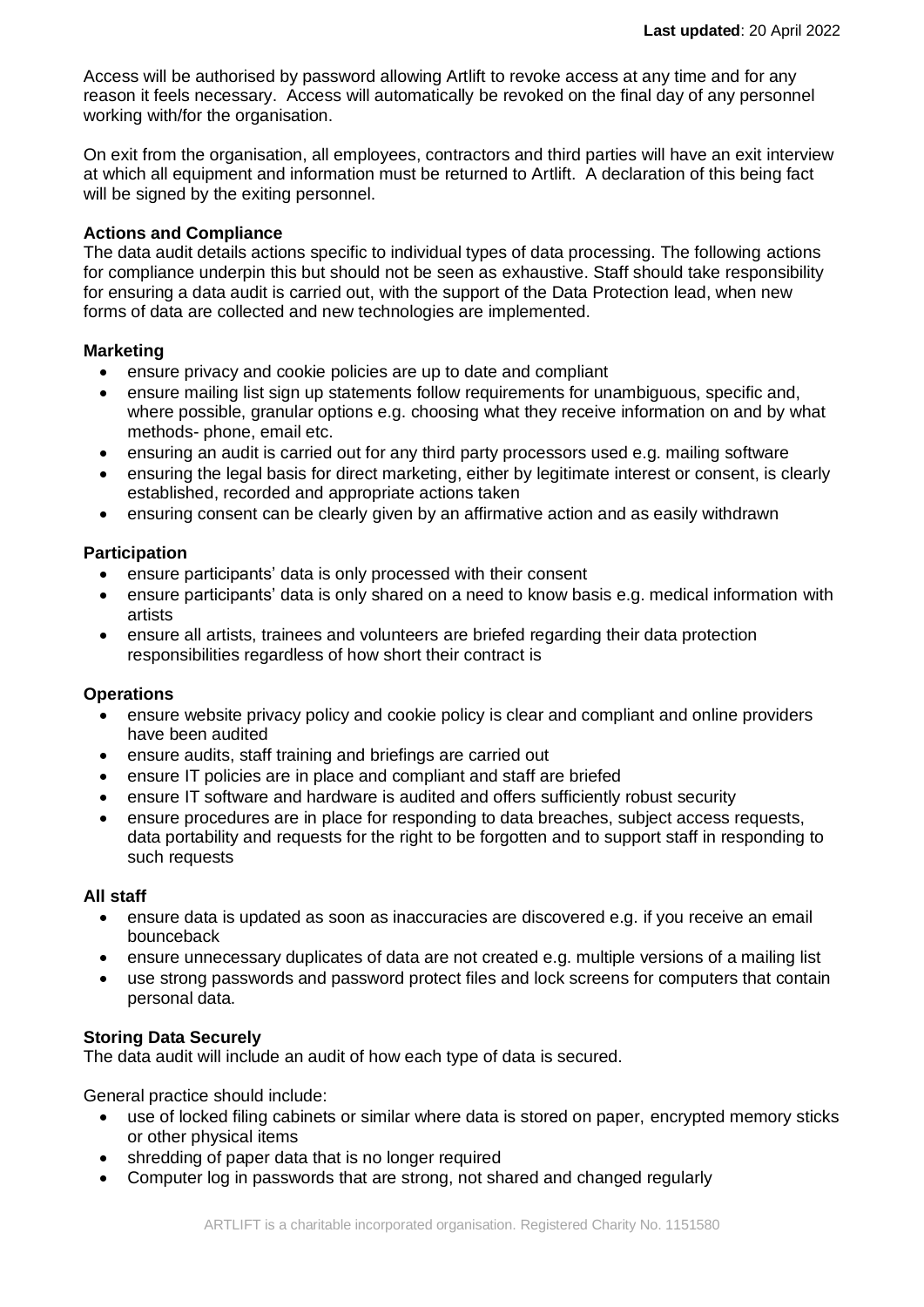- restrictions on access levels and use of passwords where data is stored on a cloud based system or network
- only using third party processors, which includes cloud based systems, where this has been audited and agreed
- Not saving data to personal computers, mobile 'phones or similar devices.

Where data held is special category data, this should be noted in the data audit and security measures interrogated to ensure they are sufficient.

### **Transferring Data Securely**

Where it is necessary to transfer secure data all employees, contractors and third parties must adhere to their information sharing agreements that that specify what information will be exchanged with third parties, the purposes for which it will be used, how it will be protected and safely handled and stored, retention periods and disposal/destruction methods.

All transfers of data must be authorised by the Executive Director who has been designated this authorisation level and should only contain information that is absolutely necessary.

All data must be encrypted during electronic sharing. All participant data transferred for data analysis and evaluation purposes must be pseudonymised. When transferring data to external evaluators, all personal information must be redacted and identifiable by each participant's unique Artlift project ID number.

Transfers must not made outside of [the EEA/ or to countries not approved by ICO](https://ico.org.uk/for-organisations/guide-to-the-general-data-protection-regulation-gdpr/international-transfers/) unless under a contract that complies with the ICO requirements.

### **Data Destruction**

All sensitive data must only be retained for as long as is operationally and legally necessary – details of this will be held in the data retention schedules and can be referred to at any time via the Executive Director. When this requirement has passed all data must be destroyed securely (i.e. physical records can be shredded using Artlift's GDPR compliant paper/CD shredder, all electronic data must be deleted from the storage device and any 'trash bin' on such device.

### **Breaches**

In the event of a security breach, the Data Protection lead must be informed immediately.

Depending on the circumstances of the breach action will include:

- completing an incident report
- taking action to address the cause of the breach
- taking action to minimise the damage that may be caused by this data not being kept securely
- possible disciplinary action

If the breach is likely to result in a risk to people's rights and freedoms, for example discrimination, damage to reputation or financial loss, it is mandatory to report a personal data breach to the ICO within 72 hours. The Data Protection lead will make this report and also report to the Chair of trustees.

This may then also need to be reported to the Charities Commission as a serious incident that has been reported to a third party regulator.

If a member of staff realises that they have been processing data in a way not compatible with the data audit or with the way in which it was originally collected they must also inform the Data Protection lead as soon as possible so a plan of action can be agreed.

# **Individual Rights**